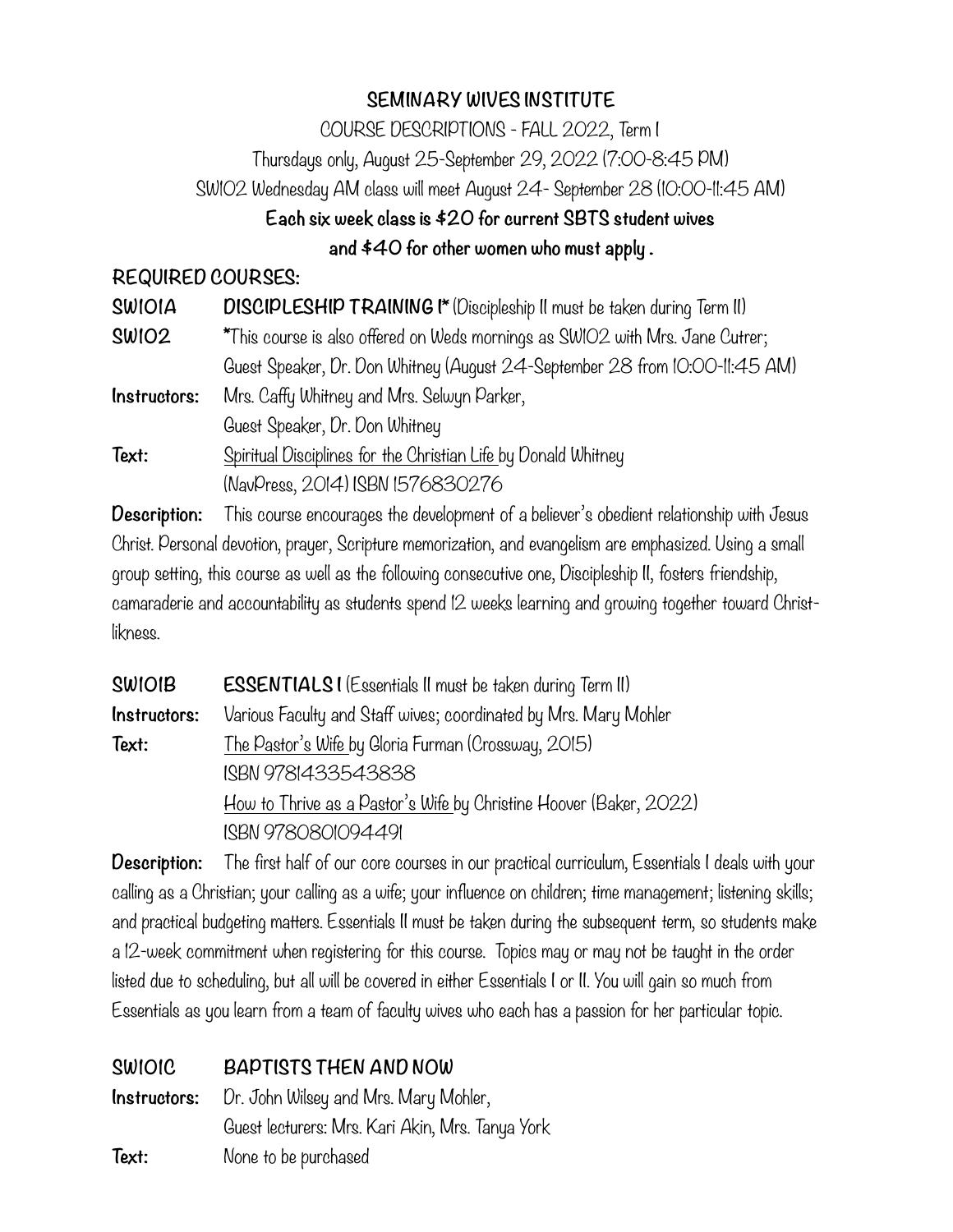**Description:** BAPTISTS THEN is a short course in Baptist history that encompasses the first three weeks of this six-week course. Topics include: the origins of Baptists and Southern Baptists; key personalities and events as the convention grew; and controversies such as anti-missionary schism, the Land mark Movement and the rise of liberalism.

BAPTISTS NOW seeks to explore the programs and structure of our denomination. We will trace the Cooperative Program and show how it is known as the most effective and efficient denominational mission system in the world. The roles of our Southern Baptist seminaries and agencies will be laid out. We will also look closely at our missionary sending agencies through the eyes of those who have been commissioned as missionaries. All of these elements will be studied from the perspective of a ministry wife who wishes to be better informed about our denomination.

# **ELECTIVE COURSES:**

**SW101D THE ART OF COMMUNICATING WELL Instructor:** Mrs. Erin Austin Text: Choice of: War of Words: Getting to the Heart of Your Communication Struggles by Paul David Tripp (P & R Publishing, 2001) ISBN 9780875526041 OR Writing Well for Business Success by Sandra E. Lamb (Griffin, 2015) ISBN 978-1250064516

**Description:** Join us for this new and innovative course. We will spend three weeks honing the written word by practicing skills in e-mail communication, social media, and basic public relations. The second three weeks will focus on the spoken word: in particular, skills for public speaking and leading a small group discussion. This course will help you craft professional correspondence and will also be helpful in the workforce as well as in different volunteer capacities within the church and the home.

**SW101E INTRODUCTION TO BIBLICAL COUNSELING Instructor:** Drs. Robert Jones and Jeremy Pierre **Grader:** Dr. Peggy Parr **Text:** Instruments in the Redeemer's Hands: People in Need of Change: Helping People in Need of Change by Paul David Tripp (P&R Publishing, 2002) ISBN 0875526071

**Description:** This course will give students a basic overview of how counseling is a ministry of the Word by which people come to understand the interplay between their situation, their responses, and God's grace in Jesus Christ. The course will focus on: (1) what biblical counseling is and what it involves; (2) the role of the counselor in biblical counseling; (3) the place of counseling in the ministry of the local church, with special emphasis on the importance of women counsel in women in Titus 2 ministries.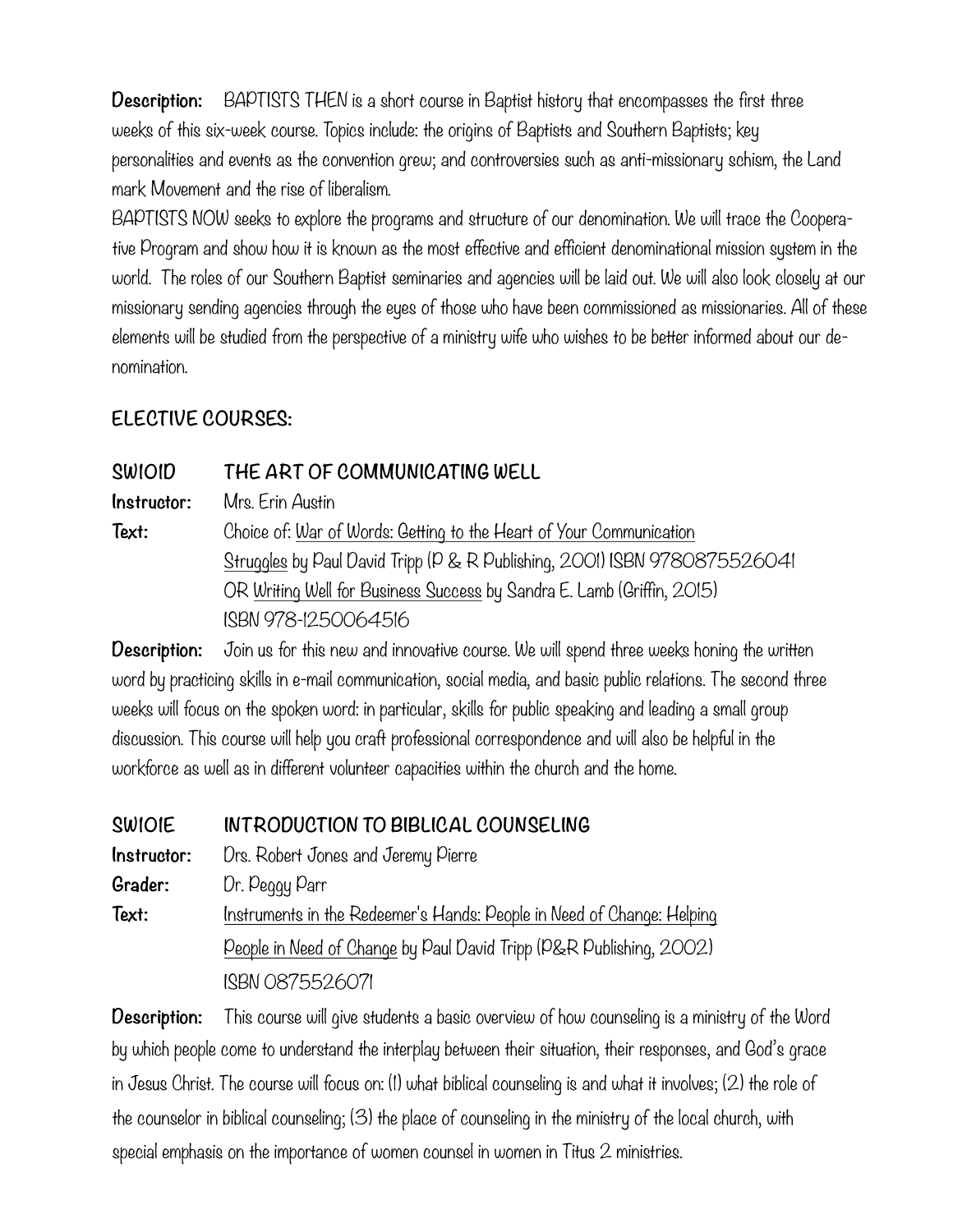#### **SEMINARY WIVES INSTITUTE**

COURSE DESCRIPTIONS - Fall 2022, Term II Thursdays only, October 13-November 17, 2022 (7:00-8:45 PM)

## **Each six week class is \$20 for current SBTS student wives and \$40 for other women who must apply**

SW202 Wednesday AM class will meet October 12-November 16 (10:00-11:45 AM)

#### **REQUIRED COURSES:**

#### **SW201A DISCIPLESHIP TRAINING II\***

(Discipleship I must be taken during Term I)

\*This course is also offered on Wednesday mornings as SW202 with Mrs. Jane Cutrer (October 12--November 16 from 10:00-11:45 AM)

**Instructors:** Mrs. Caffy Whitney and Mrs. Selwyn Parker

**Text:** no new text—same as Term I

**Description:** This course is the second half of the Discipleship Training course, which encourages the development of a believer's obedient relationship with Jesus Christ. Personal devotion, prayer, scripture memorization and evangelism are emphasized.

#### **SW201B ESSENTIALS II**

(Essentials I must be taken during Term I)

**Instructors:** Various faculty and staff wives; coordinated by Mrs. Mary Mohler

**Text:** no new texts—same as Term I

**Description:** This course is the second half of the Essentials core course. This course may only be taken subsequent to the completion of Essentials I during Term I this fall. You will gain insights in these two courses that will shape your walk as a ministry wife for years to come.